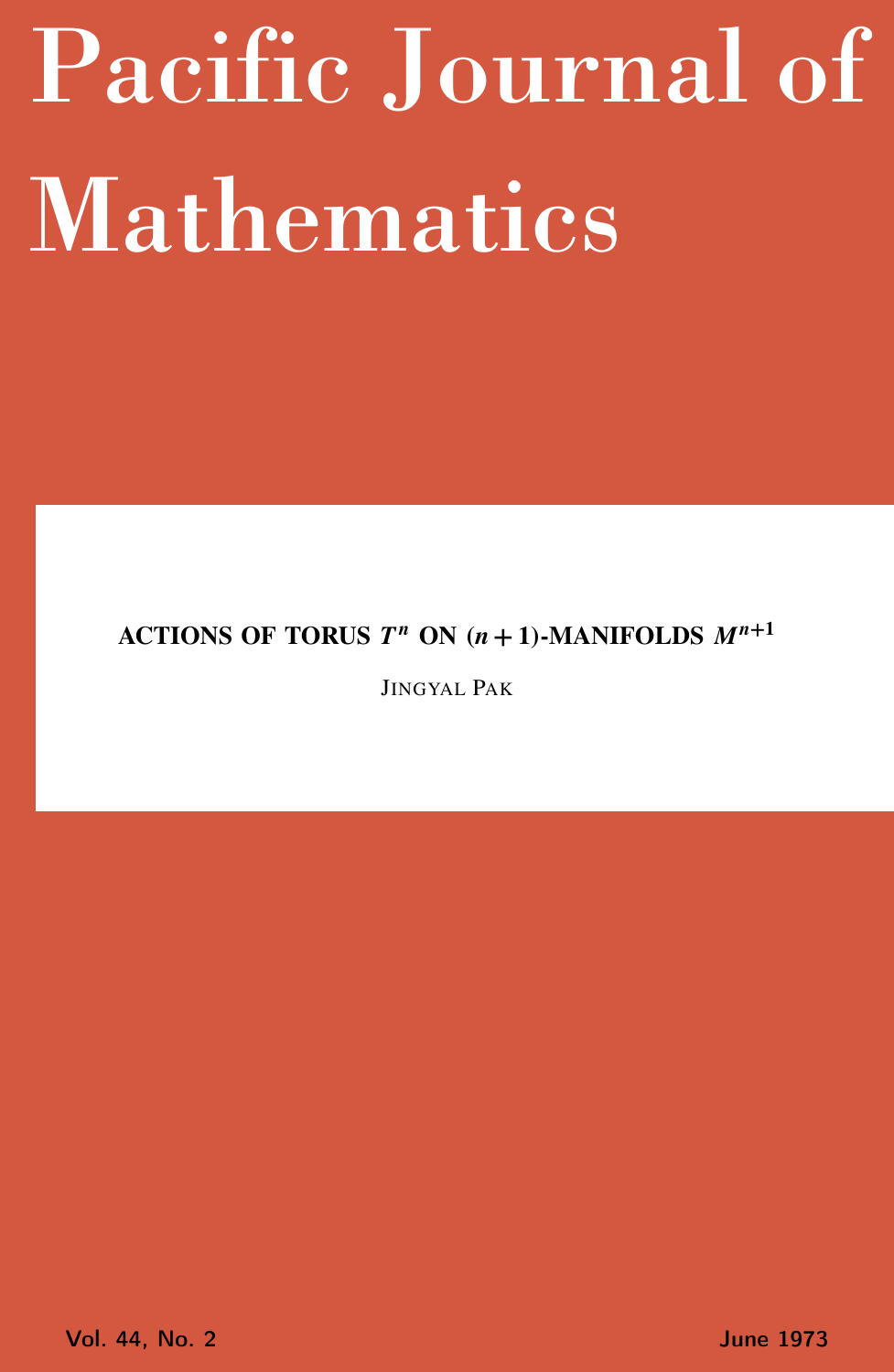## ACTIONS OF TORUS  $T^n$  ON  $(n + 1)$ -MANIFOLDS  $M^{n+1}$

### JINGYAL PAK

Let  $\xi$  be a principal T<sup>t</sup>-bundle over a lens space  $L(p, q)$ . It is shown here that the total space of  $\xi$  can be identified with  $L(k, q) \times S_1^1 \times \cdots \times S_l^1$ , for some  $k \leq p$ . Let  $(T^n, M^{n+1})$  be an effective torus action on an orientable  $(n+1)$ -dimensional manifold. An elementary examination of the parity of dimensions of the slice  $S_x$  at  $x \in M$  and of the orbit  $T^n(x)$ , shows that the circle subgroups are the only possible stability groups on  $M^{n+1}$ . From these two results and the cross-sectioning theorem we can conclude that  $T^{n+1}$  and  $L(k, q) \times T^{n-2}$  are the only possible types of compact closed orientable  $(n + 1)$ -manifolds which allow  $T<sup>n</sup>$  actions.

It is shown in [3] that  $T^*$  and  $L(p, q) \times S^1$  are the only compact closed orientable 4-manifolds which allow effective  $T^3$  actions. The purpose of this note is to show, using an argument similar to that of [3], that  $T^{n+1}$  and  $L(m, q) \times T^{n-2}$  are the only possible compact closed orientable  $(n + 1)$ -manifolds which allow effective  $T<sup>n</sup>$  actions for  $n \geq 3$ . Here  $L(m, q)$  includes the case of  $S^2 \times S^1$  and  $S^3$ . The key lemma used in the proof of this theorem is that every principal T<sup>*i*</sup>-bundle over the lens space  $L(p, q)$  can be identified with  $L(k, q) \times$  $T<sup>i</sup>$  for suitable  $k \leq p$ . In later papers we intend to work on  $T<sup>n</sup>$ actions on compact closed non-orientable  $(n + 1)$ -manifolds  $M^{n+1}$  and  $(n+2)$ -manifolds  $M^{n+2}$ .

Let G, a compact Lie group, act on a space X. If  $x \in X$ ,  $G_x =$  ${g \in G | g(x) = x}$  will denote the stability group, or isotropy group of G at  $x \in X$ .  $G(x) = {g(x) | g \in G}$  will be called the orbit of  $x \in X$ . The orbit space, the set of all orbits, will be denoted by  $X/G = X^*$  or  $\overline{X}$  with the quotient topology, and the orbit map by  $\Pi: X \to X^*$ . For each  $x \in X$ , one can find a certain subset  $S_x$  called the slice at x [1, Chapter VIII], with the following properties:

(i)  $S_x$  is invariant under  $G_x$ .

If  $g \in G$ ,  $y, y' \in S_x$ , and  $g(y) = y'$ , then  $g \in G_x$ .  $(ii)$ 

There exists a "cell neighborhood" C of  $G/G_x$  such that  $(iii)$  $C \times S_x$  is homeomorphic to a neighborhood of x. That is, if  $f: C \to G$ is a local cross-section in  $G/G_x$  then the map  $F: C \times S_x \to X$  defined by  $F(c, s) = f(c)s$  is a homeomorphism of  $C \times S<sub>x</sub>$  onto an open set containing  $S_x$  in X. The principal orbits are those for which the stability groups are identity. An action is effective if  $g(x) = x$  for every  $x \in X$  implies  $g = e$ . We shall assume that G is acting smoothly and effectively on a smooth orientable manifold. By the slice theorem, given in [1, Chapter VIII], it follows that if  $T<sup>n</sup>$  acts effectively on a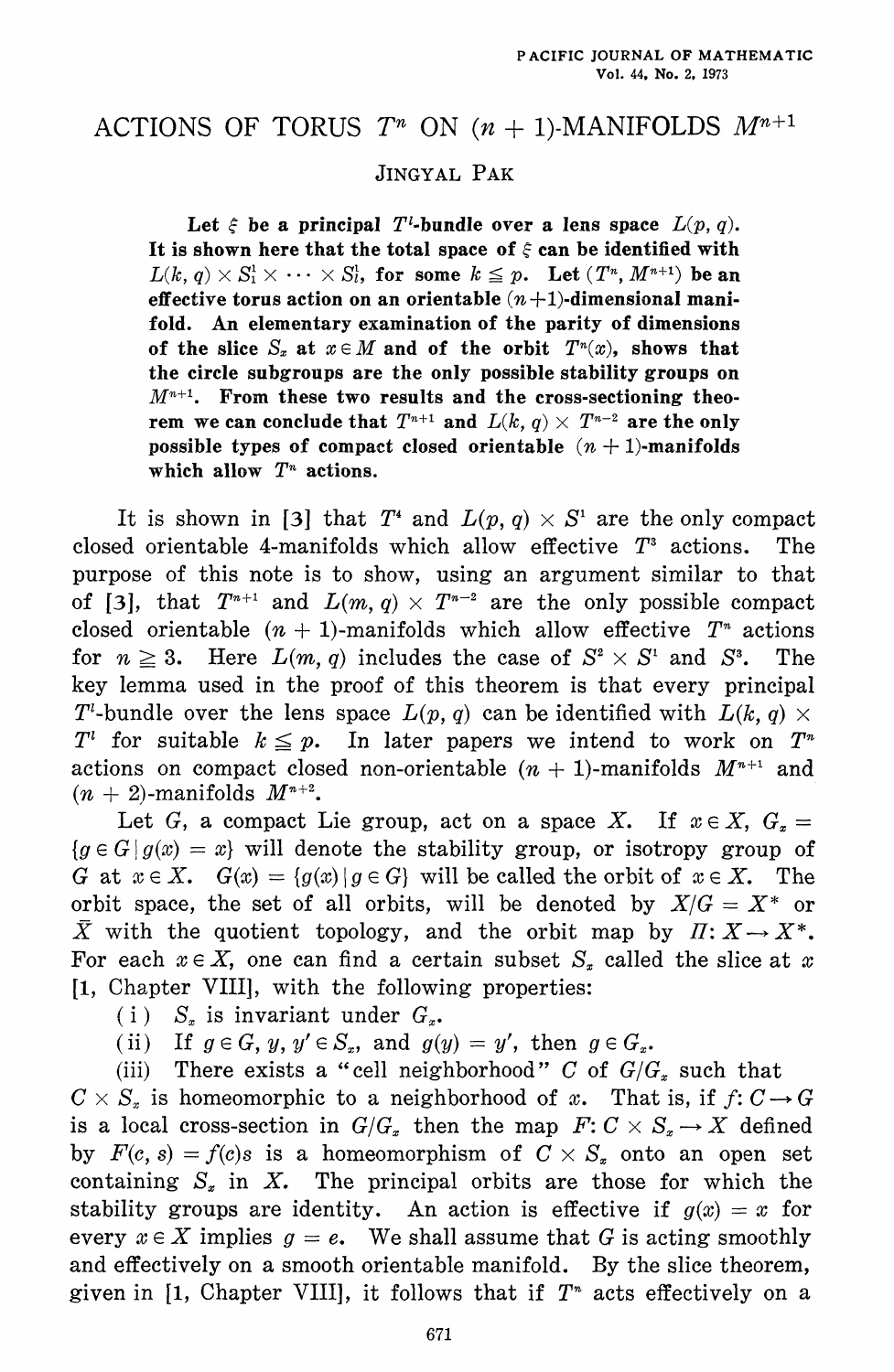compact closed  $(n + 1)$ -manifold  $M^{n+1}$ , then there exist principal  $T^n$ orbits and the orbit space  $M/T^* = M^*$  is a compact 1-manifold which we denote by  $S^1$  or [0, 1].

LEMMA 1. Let  $(T^n, M^{n+1})$  be a transformation group. Then the circle subgroups of  $T^*$  are the only possible nontrivial stability groups on  $M^{n+1}$ .

*Proof.* Let  $T^i \times F$ ,  $i = 1, \dots, n$ , be a subgroup of  $T^n$ , where  $T^i$  is *i*-dimensional torus subgroup of  $T^*$  and F is any finite subgroup of  $T^*$  complementary to  $T^i$ . We assume that if  $i = 1$ , then F is nontrivial.

First we show that no nontrivial finite subgroup  $F$  of  $T<sup>n</sup>$  can be a stability group. If  $M^* = S^1$  then every point in  $M^*$  corresponds to a principal orbit, so that we don't have a finite group as a stability group. In any case, if we have a finite stability group  $F$  at  $x$ , then x is isolated. The orbit is *n*-dimensional and the slice is a 1-dimensional interval. Thus  $F$  must be  $Z_2$  which reverses the orientation (a contradiction, since  $M$  is orientable and  $T<sup>n</sup>$  is connected).

Now cosider the case of  $T^i \times F$ ,  $i = 1, \dots, n$ . The orbit will be  $(n-i)$ -dimensional, and there is an  $(n + 1) - (n - i) = (i + 1)$  dimensional disk slice on which  $T^i \times F$  must act as a rotation. But  $T^i \times$  $F \not\subset SO(i + 1)$  for  $i = 1, \cdots n$ . Thus there is no point  $x \in M$  such that  $T_x^n = T^i \times F$  for  $i = 1, \cdots n$ . This also implies that the fixed point set  $F(T^n, M^{n+1}) = \emptyset$  for  $n > 1$ .

**LEMMA 2.** Let  $(T^n, M^{n+1})$  be a transformation group. Then the orbit map  $\Pi: M^{n+1} \to M^*$  has a cross-section.

*Proof.* If  $M^* = S^1$ , then the T<sup>\*</sup>-bundle is trivial. If  $M^* = [0, 1]$ , then the action corresponding over  $(0, 1)$  is the trivial  $T^*$ -bundle, so that we have a cross-section over  $(0, 1)$ . Now we can extend this cross-section trivially to both ends.

LEMMA 3. If  $M^{n+1}$  is a principal  $T^{n-2}$ -bundle over  $L(p, q)$ ,  $n \ge 3$ , then  $M^{n+1}$  can be written as  $L(k, q) \times T^{n-2}$  for some integer  $k \leq p$ .

*Proof.* By taking a circle subgroup  $T_1$  of  $T^{n-2}$  and the complementary subgroup  $T^{n-3}$  to  $T_1^1$  in  $T^{n-2}$ , we can consider  $M/T^{n-3}$  as a principal  $T_1^{\text{L}}$ -bundle over  $L(p, q)$ . Without loss of generality we can take  $T_1^1$  be the first factor of  $T^{n-2} = T^1 \times \cdots \times T^1$ . But, this bundle is classified by  $[L(p, q), K(z, 2)] \cong Z_p$ , and (see [5]) for any element  $f_i \in [L(p, q), K(z, 2)], i \in Z_n$ , the total space of the principal  $T_i$ -bundle determined by  $f_i$  is  $L(m, q) \times S^1$ , where  $m = \gcd(i, p)$ . Take a circle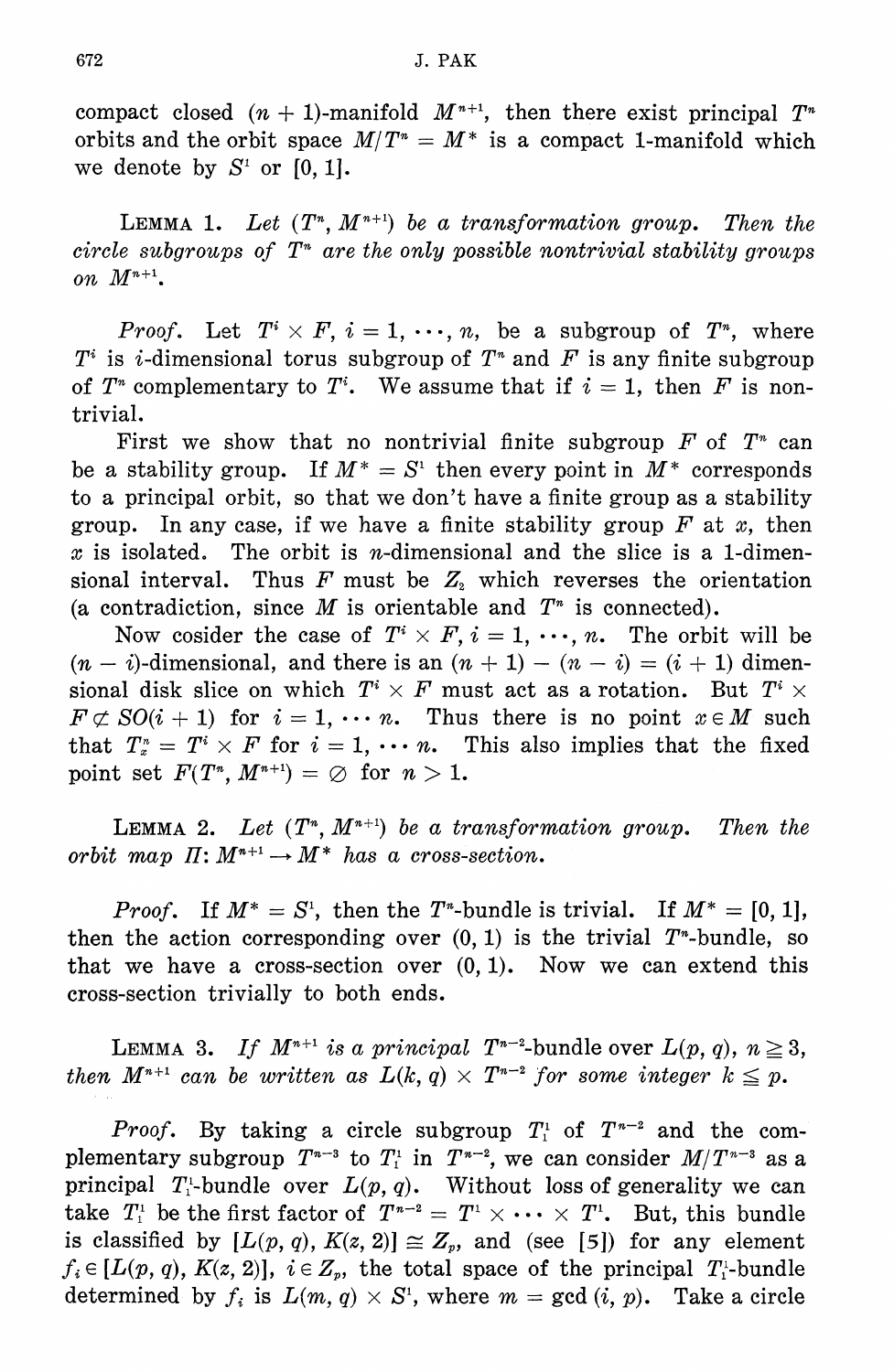subgroup  $T_i^{\text{t}}$  in  $T^{n-3}$  as in the first case and denote the complementary subgroup by  $T^{n-4}$ . Then  $M/T^{n-4}$  is principal  $T_2^1$ -bundle over  $L(m, q) \times$  $S<sup>1</sup>$ . This bundle is also classified by

$$
[L(m, q) \times S^1, K(Z, 2)] \cong H^2(L(m, q) \times S^1, Z).
$$

Let  $\xi \in [L(m, q) \times S^1, K(Z, 2)]$  and denote its total space by E'. Consider the following diagram:

$$
E' \xrightarrow{\Pi'} L(m, q) \times S'
$$
  

$$
\downarrow \qquad \qquad \downarrow \Pi
$$
  

$$
E'' \xrightarrow{\Pi''} L(m, q) .
$$

Here E'' is the total space of  $\xi$  restricted to  $L(m, q) \times t$ , where t is any chosen point of  $S^1$ . Here  $\Pi'$  and  $\Pi''$  are bundle maps and  $\Pi$  is the projection map onto the first coordinate  $L(m, q)$ . Now E' is the pull-back of  $E''$  relative to the projection map  $\Pi$ , so that we have  $E' = E'' \times S^1$ . Since  $\xi$  restricted to  $L(m, q) \times t$  is an element of  $[L(m, q), K(Z, 2)] \cong Z_m$  we can consider  $f_i \in [L(m, q), K(Z, 2)]$ , for some  $j \in Z_m$  as representing this bundle element whose total space is E''. But  $E'' \cong L(d, q) \times S^1$  as before, where  $d = \gcd(j, m)$ . Hence  $E' \cong$  $L(d, q) \times S^1 \times S^1 \cong L(d, q) \times T^2$ . Repeating this process a finite number of times we eventually get  $M \cong L(k, q) \times T^{n-2}$  for some  $k \leq p$ .

**THEOREM.** If  $T^n$  acts effectively on a compact closed orientable  $(n + 1)$ -manifold  $M^{n+1}$ , then  $M^{n+1}$  must be either  $T^{n+1}$  or  $L(k, q) \times T^{n-2}$ for  $n \geq 3$ .

*Proof.* If  $M^* = S^1$ , then every point on  $S^1$  corresponds to a principal orbit, and the total space is a  $T^*$ -bundle over  $S^1$ . But these bundles are classified by

$$
[S^1, K(Z, 2) \times \cdots \times K(Z, 2)] = H^2(S^1, Z + \cdots + Z) = 0,
$$

so that the bundle is trivial and  $M = S^1 \times T^n = T^{n+1}$ .

If  $M^* = [0, 1]$ , then by Lemma 1 there are only two circle subgroups of  $T<sup>n</sup>$  corresponding to the stability groups at 0 and 1. Let  $T_0$  be a subgroup generated by these two circle subgroups. Then any  $(n-2)$ -dimensional subgroup  $T^{n-2}$  of  $T^n$  which is complementary to  $T_0$  acts freely on M. Then  $M/T^{n-2}$  is a 3-dimensional orientable manifold  $\bar{M}$  and  $T_0$  acts on it so that  $\bar{M}\setminus T_0 \cong [0,1]$ . But  $T_0$  actions on 3-manifolds whose orbit spaces are isomorphic to  $[0, 1]$  are classified as lens spaces  $L(p, q)$  in [2]. Now, since  $T^{n-2}$  acts freely on M, M is a principal  $T^{n-2}$ -bundle over  $L(p, q)$ . But these bundles can be written as  $L(k, q) \times T^{n-2}$  by the Lemma 3.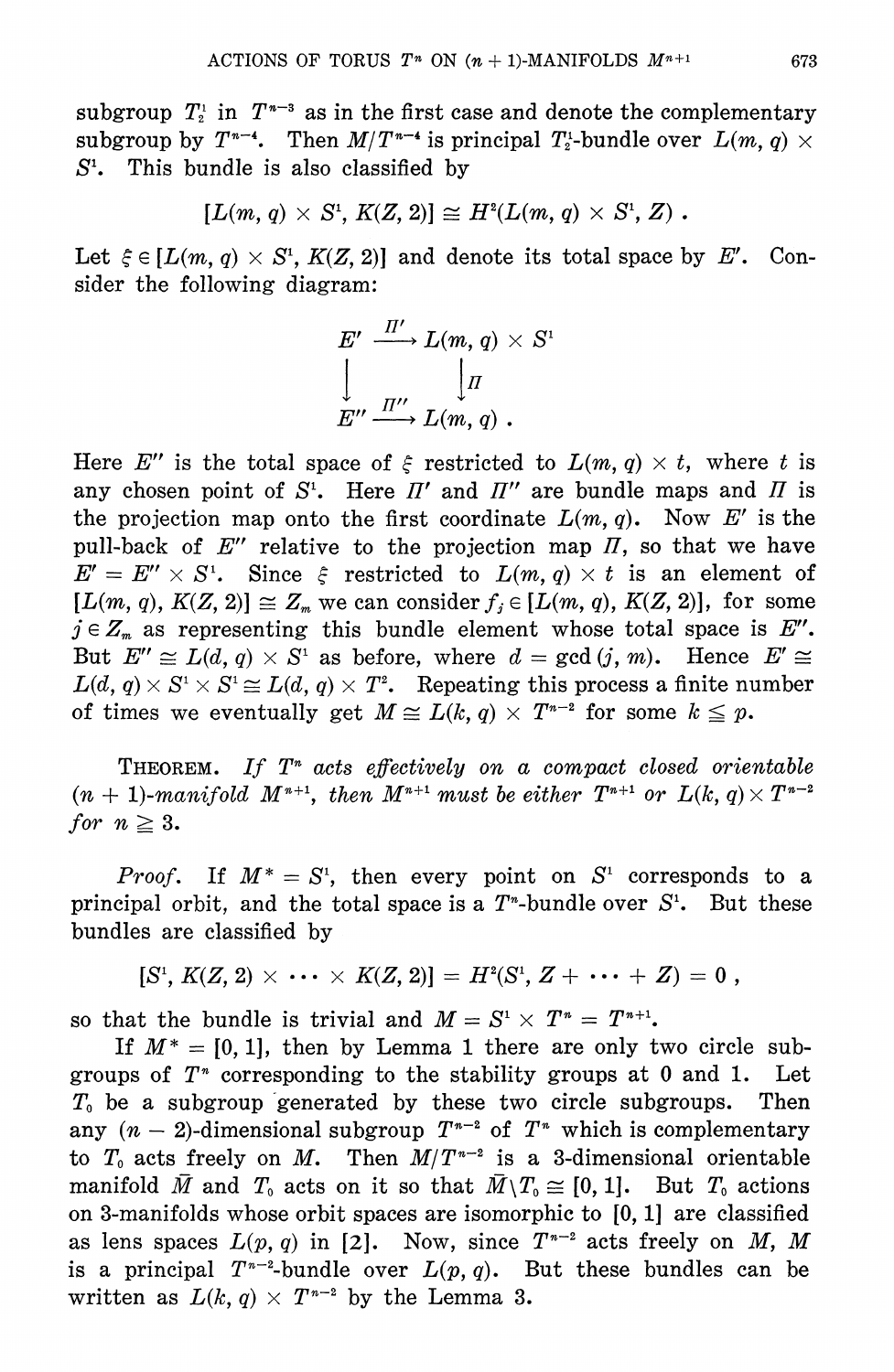REMARK. Since the maximal torus subgroup of  $SO(m)$  is  $T^*$ where  $m = 2n$  or  $m = 2n + 1$ , we see that  $(T<sup>n</sup>, M<sup>m</sup>)$  can have no fixed points unless  $m > 2n$  or  $m > 2n + 1$ . Also we can see from the theorem that a compact simply- connected  $(n + 1)$ -manifold does not allow effective  $T^n$  actions for  $n \geq 3$ . Thus extending a result of R. Richardson, Jr. [4] which says that  $T^3$  cannot act effectively on the 4-dimensional sphere  $S^4$ .

### **REFERENCES**

1. A. Borel, et al., Seminar on transformation groups, Ann. of Math. Studies, No. 46, Princeton Univ. Press, Princeton, N. J., 1960.

2. P. Orlik and F. Raymond, Actions of the torus on 4-manifolds. 1, Trans. Amer. Math. Soc., 152 (1970), 531-559.

3. J. Pak, Actions of torus  $T^3$  on 4-manifolds  $M^4$ , to appear.

4. R. Richardson, Jr., Groups acting on the 4-sphere, Illinois J. Math., 5 (1961), 474-485.

5. M. Thornton, Total spaces of circle bundles over lens spaces, to appear.

Received October 18, 1971.

WAYNE STATE UNIVERSITY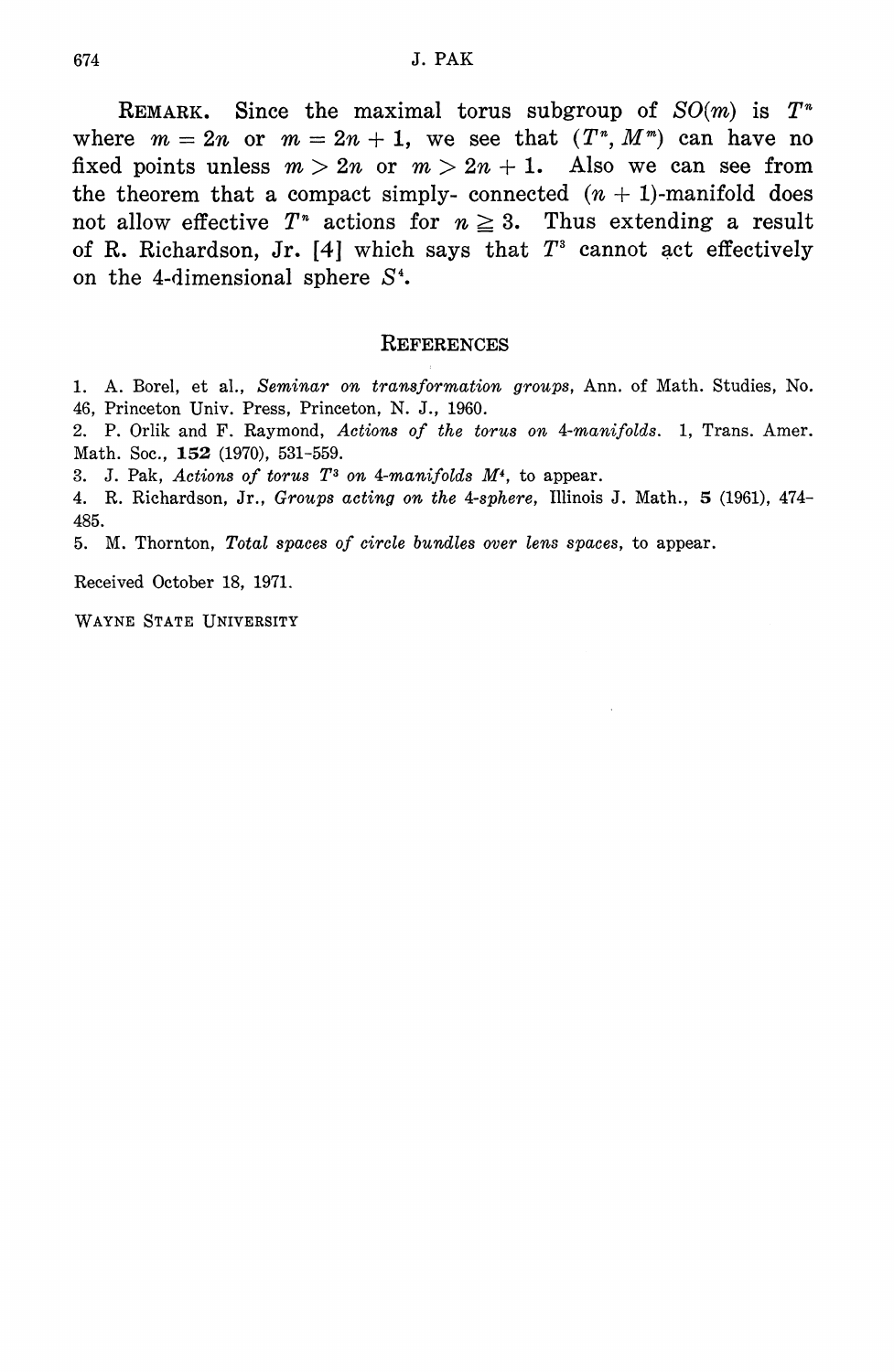### PACIFIC JOURNAL OF MATHEMATICS

### EDITORS

University of Washington University of California

H. SAMELSON J. DUGUNDJI

Stanford University<br>
Stanford California 94305<br>
University of Southern Calif University of Southern California Los Angeles, California 90007

C. R. HOBBY RICHARD ARENS Seattle, Washington 98105 **Los Angeles, California 90024** 

### ASSOCIATE EDITORS

E.F. BECKENBACH B.H. NEUMANN F. WOLF K. YOSHIDA

SUPPORTING INSTITUTIONS

UNIVERSITY OF BRITISH COLUMBIA UNIVERSITY OF SOUTHERN CALIFORNIA CALIFORNIA INSTITUTE OF TECHNOLOGY STANFORD UNIVERSITY<br>UNIVERSITY OF CALIFORNIA UNIVERSITY OF TOKYO UNIVERSITY OF CALIFORNIA MONTANA STATE UNIVERSITY UNIVERSITY OF UTAH UNIVERSITY OF UTAH NEW MEXICO STATE UNIVERSITY OREGON STATE UNIVERSITY<br>UNIVERSITY OF OREGON UNIVERSITY OF OREGON AMERICAN MATHEMATICAL SOCIETY OSAKA UNIVERSITY AND SANAL WEAPONS CENTER

WASHINGTON STATE UNIVERSITY<br>UNIVERSITY OF WASHINGTON NAVAL WEAPONS CENTER

The Supporting Institutions listed above contribute to the cost of publication of this Journal, but they are not owners or publishers and have no responsibility for its content or policies.

Mathematical papers intended for publication in the *Pacific Journal of Mathematics* should be in typed form or offset-reproduced, (not dittoed), double spaced with large margins. Underline Greek letters in red, German in green, and script in blue. The first paragraph or two must be capable of being used separately as a synopsis of the entire paper. The editorial "we " must not be used in the synopsis, and items of the bibliography should not be cited there unless absolutely necessary, in which case they must be identified by author and Journal, rather than by item number. Manuscripts, in duplicate if possible, may be sent to any one of the four editors. Please classify according to the scheme of Math. Rev. Index to Vol. 39. All other communications to the editors should be addressed to the managing editor, Richard Arens, University of California, Los Angeles, California, 90024.

50 reprints are provided free for each article; additional copies may be obtained at cost in multiples of 50.

The *Pacific Journal of Mathematics* is issued monthly as of January 1966. Regular subscription rate: \$48.00 a year (6 Vols., 12 issues). Special rate: \$24.00 a year to individual members of supporting institutions.

Subscriptions, orders for back numbers, and changes of address should be sent to Pacific Journal of Mathematics, 103 Highland Boulevard, Berkeley, California, 94708.

PUBLISHED BY PACIFIC JOURNAL OF MATHEMATICS, A NON-PROFIT CORPORATION

Printed at Kokusai Bunken Insatsusha (International Academic Printing Co., Ltd.), 270, 3-chome Totsuka-cho, Shinjuku-ku, Tokyo 160, Japan.